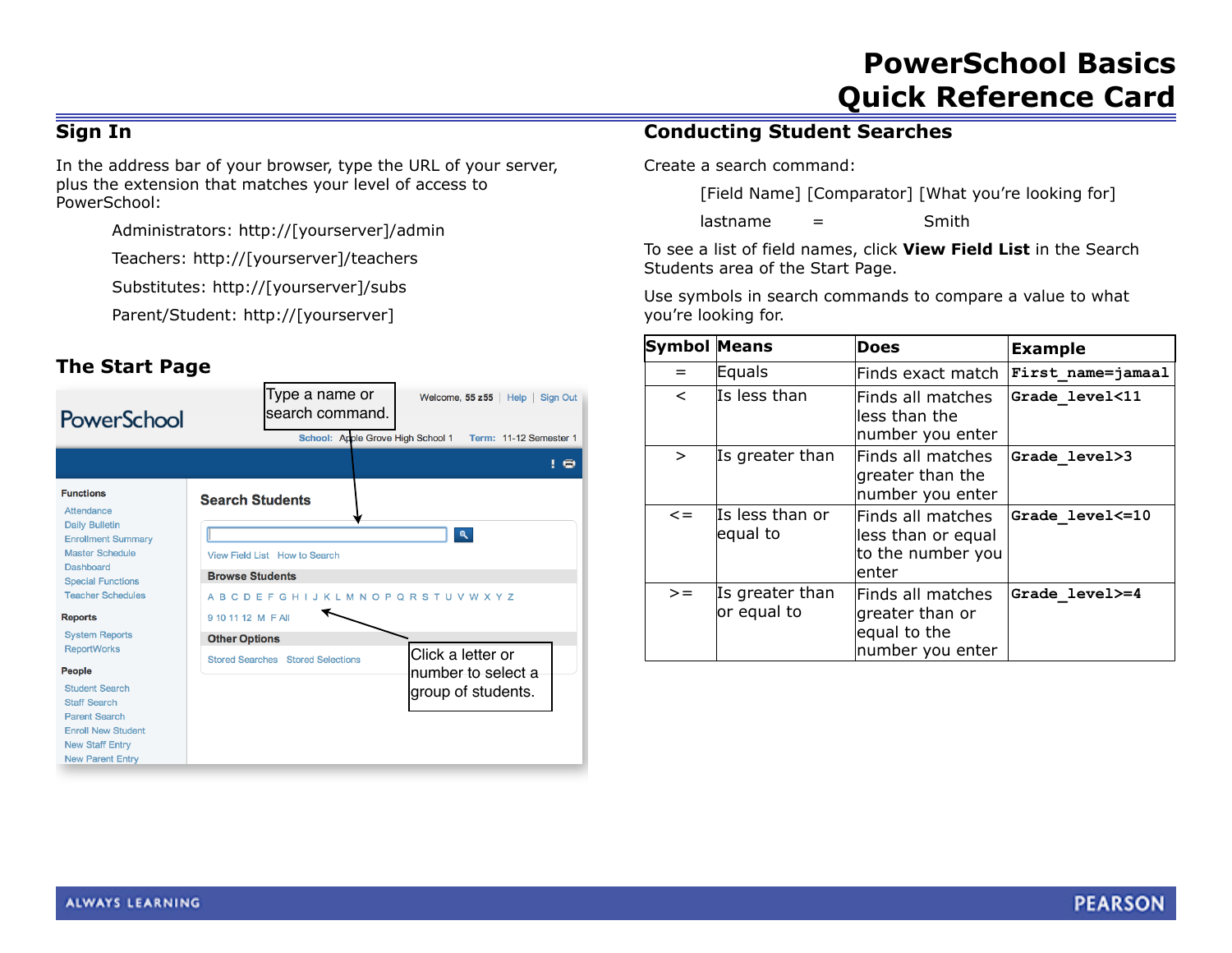| <b>Symbol Means</b> |                                                    | <b>Does</b>                                                                                       | <b>Example</b>                                                                                 |
|---------------------|----------------------------------------------------|---------------------------------------------------------------------------------------------------|------------------------------------------------------------------------------------------------|
| #                   | Does not equal                                     | Finds everything<br>that doesn't match<br>what you entered                                        | Football#                                                                                      |
|                     |                                                    |                                                                                                   | Returns all students<br>who have the<br>Football check box<br>selected                         |
|                     |                                                    |                                                                                                   | Football#1                                                                                     |
|                     |                                                    |                                                                                                   | Returns all students<br>who don't have the<br>Football check box<br>selected                   |
| In                  | One of these<br>in the field                       | Finds all matches<br>values is present that contain one of yang, holt<br>the items you<br>entered | Last name in                                                                                   |
| Contains Value is   | contained in the<br>field                          | Finds all matches<br>where what you're<br>looking for is<br>anywhere in the<br>field              | Street contains<br>maple                                                                       |
|                     | !contain Value is not<br>contained in the<br>field | Excludes matches<br>to what you typed                                                             | Street !contain<br>maple                                                                       |
| @                   | Wildcard                                           | Fills in unknown<br>information in the<br>search                                                  | last name=@ski<br>Finds any student<br>whose last name<br>ends with "ski,"<br>such as Kowalski |

### **Useful Search Commands**

| Command           | Use                                                                                                    |
|-------------------|--------------------------------------------------------------------------------------------------------|
| alert medical#    | Find students with medical alerts                                                                      |
| /enroll status=-1 | For preregistered students                                                                             |
| enroll status=0   | Zero for only active students                                                                          |
| /enroll status#0  | For any student who isn't active                                                                       |
| /enroll status=1  | For only inactive students                                                                             |
| /enroll status=2  | For transferred-out students                                                                           |
| /enroll status=3  | For graduated students                                                                                 |
| /enroll status=4  | For historical grades imported for students<br>who were never active in the PowerSchool<br>application |
| mother contains   | Finds mothers who have hyphenated<br>names                                                             |

### **Compound Searches**

Use a compound search to combine two or more searches into one and perform multiple searches simultaneously. Separate the search commands with a semicolon (;), which means "and."

**Example: last\_name=smith;street contains Washington**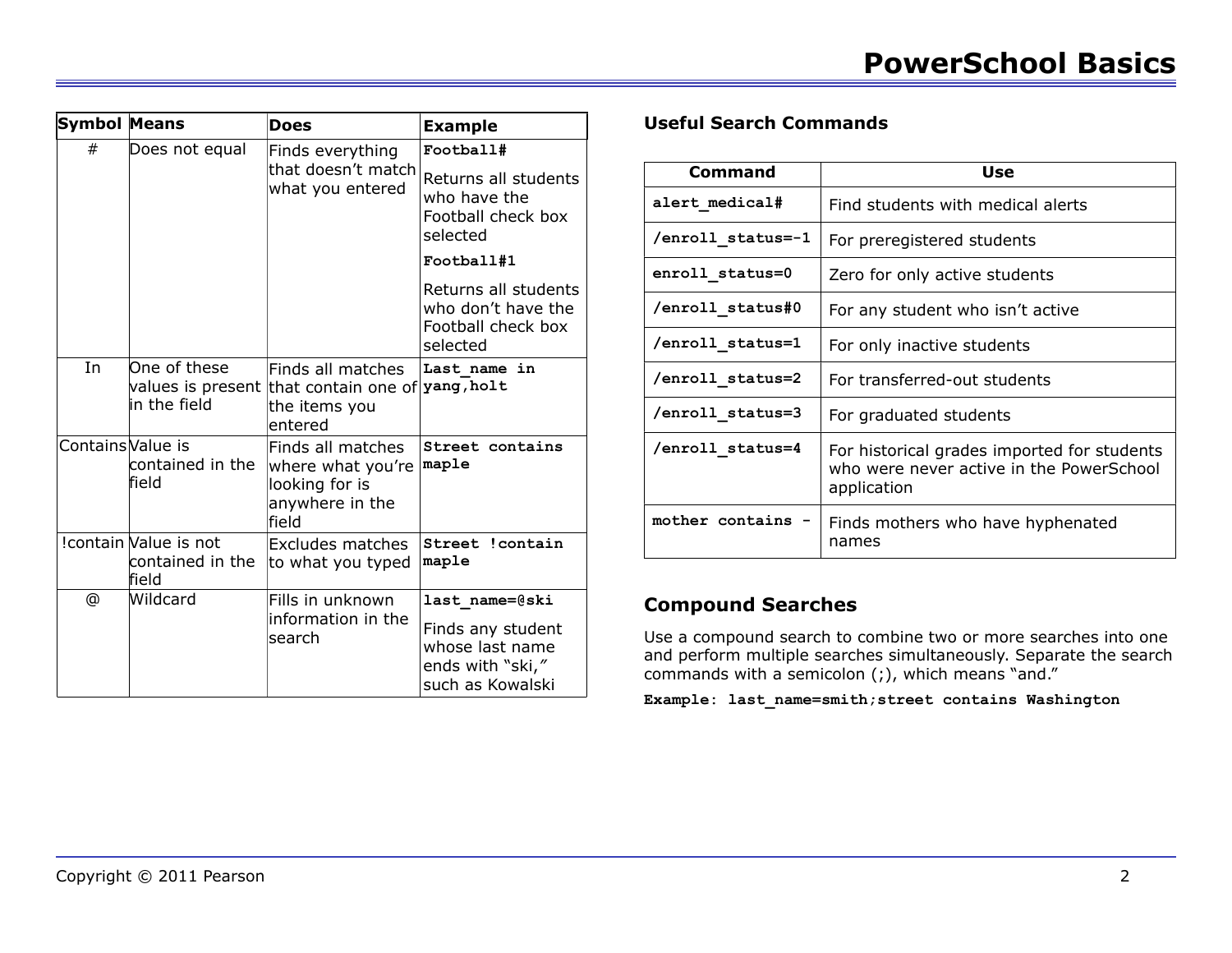# **Search Prefixes**

Use a prefix to broaden your search.

| Prefix | Does                                                                       | Example                           |
|--------|----------------------------------------------------------------------------|-----------------------------------|
|        | Include inactive<br>students in the search                                 | /last name=Ramirez                |
| &      | Search within the<br>results of a selection<br>you've been working<br>with | grade level=9<br>&*birthday=today |
|        | Add results of a new<br>search to previous<br>search                       | First: football#<br>Then: +band#  |

# **Store a Search**

Create a stored search when you know you're going to run the same set of search commands routinely.

- 1. On the Start Page, click **Stored Searches**
- 2. Click **New**
- 3. Give the search a descriptive name
- 4. In the Search instructions box, enter the search commands

For compound searches, enter one command per line.

5. Click **Submit**

# **Search Codes**

Use search codes in the first part of a search command.

| <b>Search Code</b>          | <b>Does</b>                                                                                     | <b>Example</b>                                                           |
|-----------------------------|-------------------------------------------------------------------------------------------------|--------------------------------------------------------------------------|
| *birthday                   | Finds students whose<br>birthday is today, on a<br>certain date, or in a<br>specific range      | *birthday=today<br>*birthday=4/1<br>*birthday>=4/1;*birt<br>hday <= 4/30 |
| $*$ as_of                   | Finds students who were<br>active on the specified<br>date                                      | *as $of=10/31/2011$                                                      |
| period                      | *not_enrolled_in_Finds students who are<br>not enrolled in a course<br>for the specified period | *not enrolled in per<br>iod=4                                            |
| *enrolled in                | Finds students who are<br>currently enrolled in a<br>specified course and<br>section            | *enrolled in=5600<br>*enrolled in=5600.02                                |
| *not enrolled in            | Finds students who are<br>currently not enrolled in<br>the specified course                     | *not enrolled in=560                                                     |
| *has_completed_<br>course   | Finds students who have<br>at least one historical<br>grade entry for the<br>specified course   | *has completed cours<br>$e = 5600$                                       |
| *has_not_<br>completed      | Finds students who do<br>not have any historical<br>grade entries for the<br>specified course   | *has not completed=5<br>600                                              |
| *cumulative<br>credit_hours | Finds students with the<br>specified number of<br>credit hours                                  | *cumulative credit h<br>$ours = 12$<br>*cumulative credit h<br>ours<15   |
|                             |                                                                                                 | *cumulative credit h<br>ours>5                                           |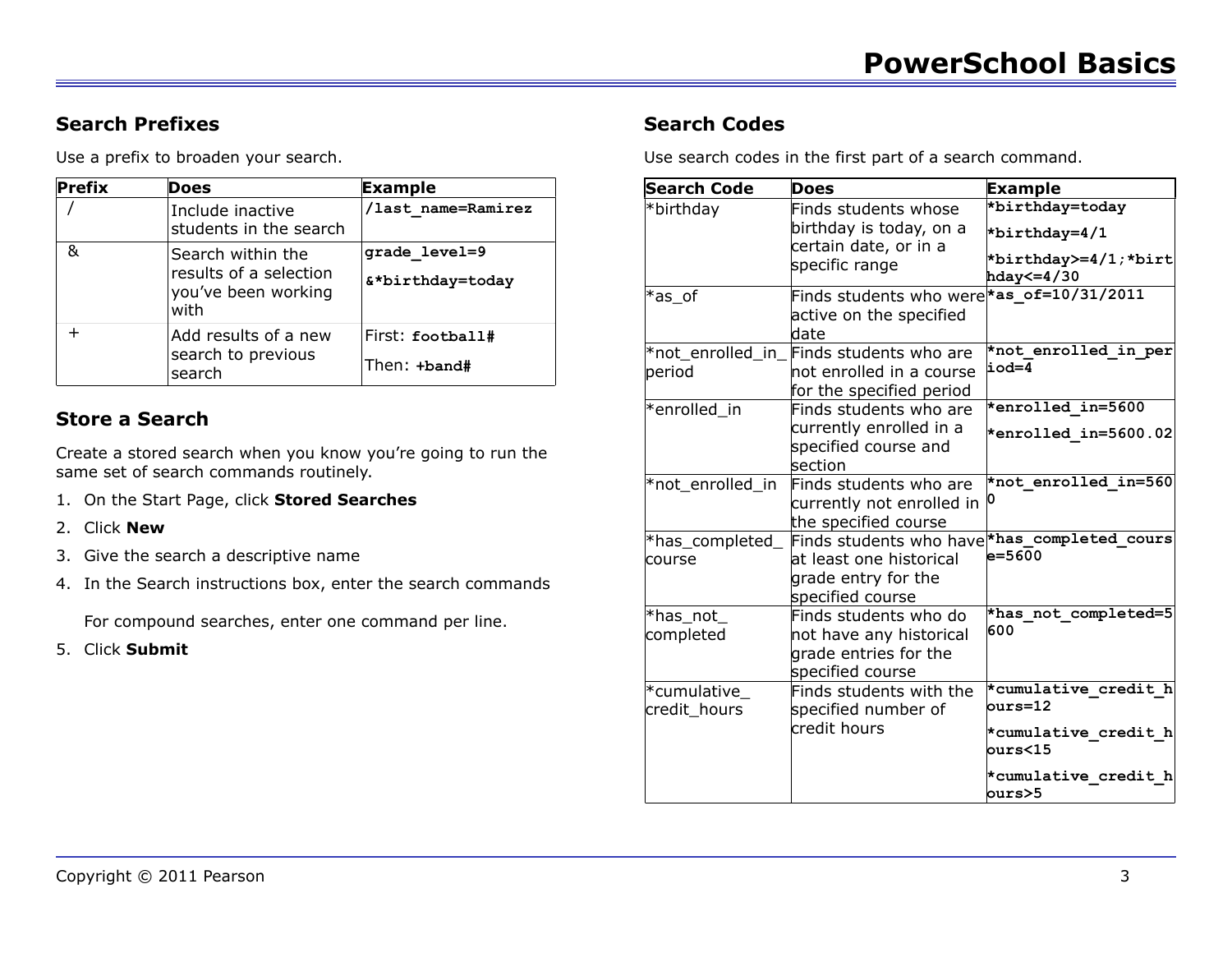| <b>Search Code</b> | <b>Does</b>                                                                                         | <b>Example</b>                                             |
|--------------------|-----------------------------------------------------------------------------------------------------|------------------------------------------------------------|
| $*$ number_of_     | Finds students who are                                                                              | *number of classes=8                                       |
| classes            | currently enrolled in the<br>specified number of                                                    | *number of classes<7                                       |
|                    | classes                                                                                             | *number of classes>5                                       |
|                    |                                                                                                     | *number of classes#6                                       |
| *attendance_       | Finds students who have *attendance_points>9                                                        |                                                            |
| points             | the specified number of<br>attendance points in any $ _{(Q1)>9}$                                    | *attendance points                                         |
|                    | course, any course<br>during a specified term,<br>or any course between<br>specified range of dates | *attendance points<br>$(8/28/11, 12/\overline{2}0/11)$ > 9 |
|                    | *hours_requested Finds students who have *hours_requested<6                                         |                                                            |
|                    | course requests for the<br>specified number of                                                      | *hours requested>8                                         |
|                    | credit hours                                                                                        | *hours requested=10                                        |
|                    | *special_program Finds students who are<br>enrolled in the specified<br>special program             | *special program=res<br>ource                              |
| *fee.fee balance   | Finds students who owe<br>money on their student<br>fee accounts                                    | *fee.fee balance>0                                         |

# **Smart Search**

Smart Search is a PowerSchool auto-completion feature that works with the Search field. Once enabled, as you type in the Search field, the feature creates a suggestion menu below the field, relating to possible student or staff names, fields, or stored searches. Use the cursor to select your choice, or continue typing in the field. Smart Search must be enabled first at the district level. Once enabled at the district, it must be enabled at your school. Your security settings may affect your ability to enable the feature or the entry choices for the field.

#### **Enable Smart Search at the District Level**

- 1. On the District Office Start Page, click **District** > **Miscellaneous**
- 2. Check **Enable Smart Search**
- 3. Click **Submit**

#### **Enable Smart Search at the School Level**

- 1. On the Start Page, click **Personalize** > **Interface**
- 2. Check **Enable Smart Search**
- 3. Check **Include Inactive Student/Staff Results** (optional)
- 4. Click **Submit**

### **Log Entry**

- 1. Search for and select an individual student
- 2. From the student pages menu, click **Log Entries**
- 3. Click **New**
- 4. From the menu, choose a log type

The Date, Time, and Author will populate automatically.

- 5. Choose a subtype
- 6. If entering a discipline log, select a consequence from the menu
- 7. Enter a title for the entry
- 8. In the Log Entry Text box, enter a description for the log entry
- 9. If there is any other state-required information, enter it in the appropriate fields
- 10.Click **Submit**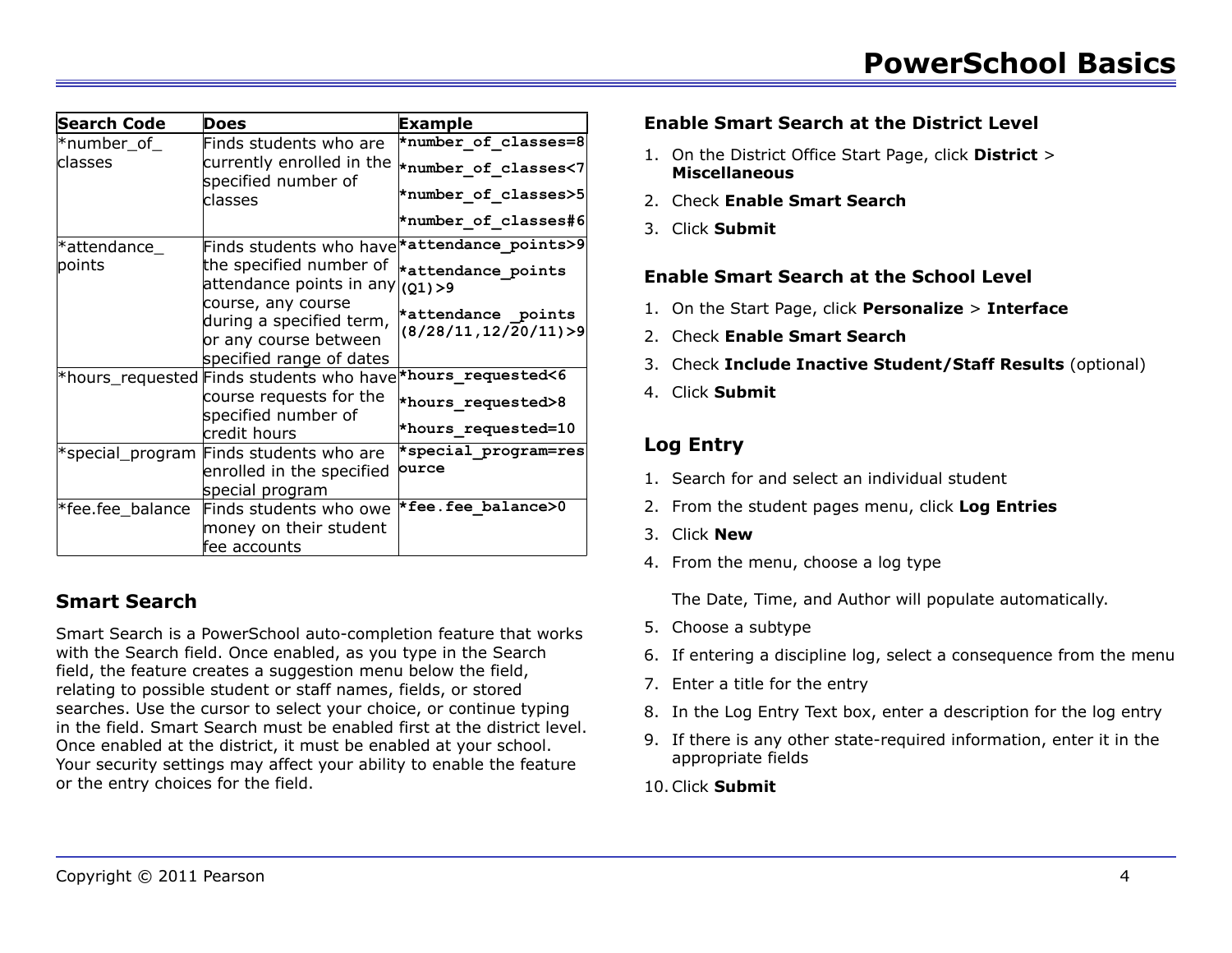# **Print a Report For an Individual Student**

- 1. Search for and select a student
- 2. From the student pages menu, click **Print A Report**
- 3. From the "Which report to print" menu, select a report
- 4. Determine the enrollment period if printing schedules, or the time period if printing a fee list
- 5. Select a watermark (optional), and choose when to print (default is ASAP), then click **Submit**
- 6. On the Report Queue (System) My Jobs page, click **Refresh** to update the status of your report
- 7. When the status says Completed, click **View**

# **Group Functions**

Once you select a group of students, you can perform a wide variety of tasks.

# **Store a Selection**

Create a stored selection of students when you know you will be working with the same group of students routinely.

- 1. Search for a group of students
- 2. From the Group Functions menu, choose **Save Stored Selection**
- 3. Give the selection of students a descriptive name, such as **February Birthdays** or **Discipline Watch**
- 4. From the list of options on the Stored Selections page, select **Save the current selection with a new name**
- 5. Click **Submit**

### **Select Students By Hand**

- 1. Search for a group of students
- 2. From the "Select a function for this group of students" menu, choose **Select Students By Hand**
- 3. Use the Command key (Mac) or Control key (Windows) and click the desired student names
- 4. If you want to select a group of names that are next to each other, click the first name you want, then press **shift** and click the last name in the sequence
- 5. Choose **Keep selected students** or **Remove selected students**
- 6. Click **Selections** to save the group as a stored selection, or click **Functions** to see the list of group functions you can perform with the selected students

### **List Students**

- 1. Search for a group of students
- 2. From the "Select a function for this group of students" menu, choose **List Students**
- 3. Enter a Report Title, such as **Student Helpers**
- 4. Type a field name, or click **Fields** and select a field from the Fields list
- 5. Add a name for the column title (example: if you added **lastfirst** under Field Name for column 1, add **Name** under Column Title for column 1)
- 6. Specify what additional columns you want on the list by adding more field names and column titles
- 7. Select **Gridlines** if you want lines between rows and columns
- 8. Indicate which field you want to sort the list by
- 9. Click **Submit**